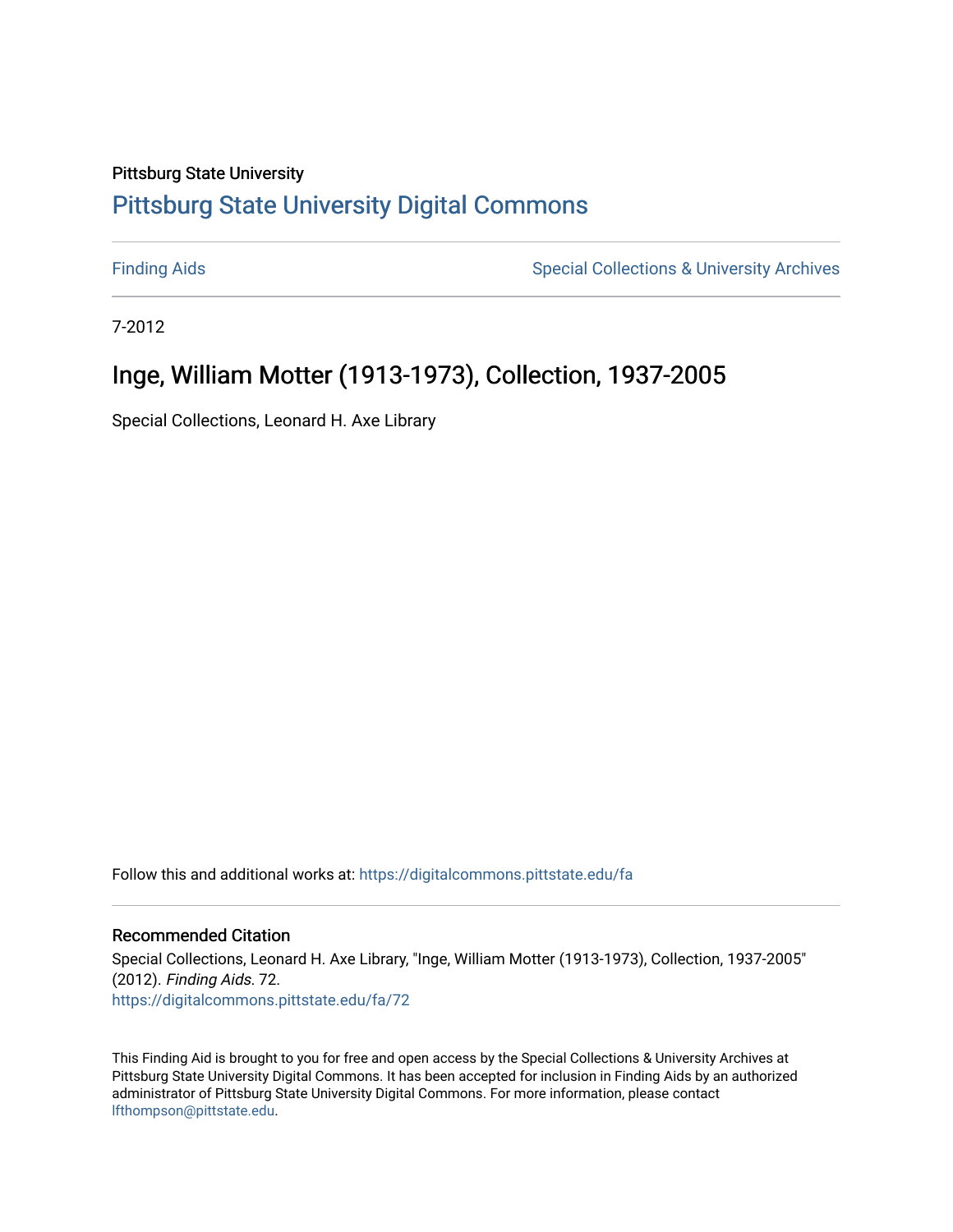# 71 Inge, William Motter (1913-1973), Collection, 1937-2005 .5 linear feet

## **Introduction**

The papers and materials in this collection pertain to playwright William Motter Inge. Included are professional correspondence, essays, contracts, photographs, clippings, programs, biographical and bibliographical materials, and items pertaining to the annual Inge Festival held in Independence, Kansas. An extensive collection of Inge's published works is also available in Special Collections at Pittsburg State University.

#### **Donor Information**

Most of the materials in the Inge Collection were compiled by the Leonard H. Axe Library at Pittsburg State University at various times from 1980 to 1997. Included are materials collected by Special Collections curator, Eugene DeGruson, during those same years. All of the materials in the "Come Back Little Sheba" series were purchased in December 2010, Accession 10-29.

#### **Biographical Sketch**

William Motter Inge was born in Independence, Kansas, on 3 May 1913. He graduated from the University of Kansas in 1935 and went on to George Peabody College for Teachers in Nashville, Tennessee, for post-graduate work. He spent the school year of 1937 – 1938 at Cherokee County Community High School in Columbus, Kansas, as a teacher of English, speech and dramatics. He received his masters at Peabody during the summer of 1938 and taught at Stephens College in Columbia, Missouri, until 1949. From 1943 to 1946 Inge was also the drama editor of the Star-Times newspaper in St. Louis, Missouri.

While he was drama editor, Inge met his soon-to-be friend Tennessee Williams and was inspired to resume his writing career. Inge's first play, "Farther Off From Heaven" (1947), was produced in Dallas, Texas. Ten years later this play was revised for Broadway as "The Dark at the Top of the Stairs." In 1950 Inge wrote his first commercially successful play, "Come Back, Little Sheba." Inge followed this with other successful productions, including "Picnic" (1953) and "Bus Stop" (1955). His last successful script was "Splendor in the Grass" (1961), which won him an Academy Award for Best Writing, Story and Screenplay.

Before his death, Inge wrote several less successful plays, including "A Loss of Roses," "Natural Affection," "Where's Daddy?," and "The Last Pad." Inge also wrote two books titled Good Luck, Miss Wyckoff (1970) and My Son is a Splendid Driver (1971).

On June 10, 1973, Inge committed suicide by carbon monoxide poisoning at his home in Hollywood Hills, California. Inge is buried in his hometown of Independence, Kansas.

#### **Scope and Content Note**

The materials in the William Inge collection are incomplete; however, they give a good overview of his life and his writing. The materials are arranged into eleven series: **Biographical; Correspondence; Reviews; Cherokee County Community High School; Bibliographical; Come Back, Little Sheba; Playbills; Photographs; Writings; Inge Festival;** and **Inge Collection.** Each series is arranged in chronological order.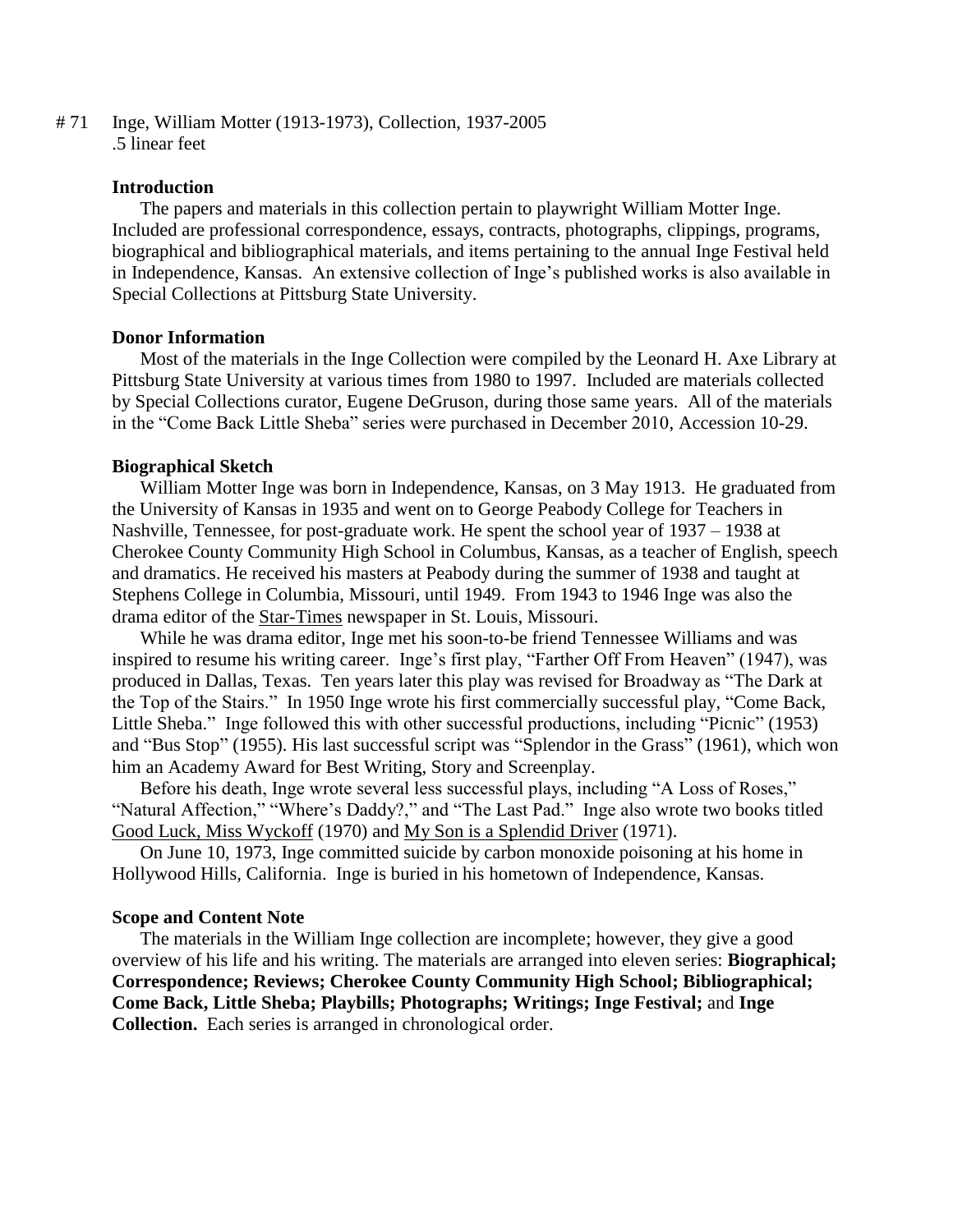#### 71 William Motter Inge, Collection, 1937-2005 2

The **Biographical** series contains essays and clippings. There are excerpts from A Life of William Inge: The Strains of Triumph by Ralph F. Voss, and two research essays: "William Inge, Former Columbus Teacher, Became Famous Playwright" by Martha Ann Sanders and "The Independence, Kansas Theatrical Influence on Playwright William Inge" by Barbara Nell Harvey. The clippings are arranged chronologically and consist of newspaper and magazine articles about Inge and his career.

The **Correspondence** series includes letters collected by Eugene DeGruson, including correspondence with Helene Inge Connell and others who knew Inge during his years in Kansas. The letters also concern the Inge Festival, the William Inge Collection at Independence Community College, and research about William Inge's life. The correspondence is arranged chronologically with undated letters at the end of the series.

The **Reviews** series consists of reviews of Inge's plays in the form of magazine articles, clippings and essays. Articles from the Saturday Review (1956) and Kansas Heritage (2005) concern the making of the play "Picnic" into a movie. The essays discuss recurring themes Inge used in the plays "Bus Stop," "Picnic," "Come Back, Little Sheba," and "Splendor in the Grass." The essays also discuss how Inge dealt with success and failure in his personal life. The clippings primarily discuss how Inge broadened the public's view of the Midwest, the successful Broadway production of "Dark at the Top of the Stairs," and the role of the female leads in Inge's plays.

The **Cherokee County Community High School** series contains lists of plays and musicals that Inge directed while teaching at CCCHS, including summaries of the plays. Other materials pertain to activities in which Inge participated, including the drama club.

The **Bibliographical** series contains several bibliographies of Inge's plays and the music used in each production. There are copies of "William Inge: A Bibliography" by Frances Manley; copies of the Inge entry in First Printings of American Authors, Volume 2; and copies of the Porter Library Bulletin, volume 7, no. 3, Spring 1973, containing an Inge bibliography by Eugene DeGruson. Also included in this series is a list of books in the William Inge Collection at the Independence Community College, and lists of music used in "Picnic", "The Lady Gay," "Come Back, Little Sheba," and "Bus Stop." There is also a critical review written by Gene DeGruson about A Bibliographical Guide to the Works of William Inge by Arthur F. McClure and C. David Rice.

The **Come Back Little Sheba** series contains production notes, financial records, contracts, and correspondence for the Broadway production of the play. The correspondences between Inge and the Theater Guild and miscellaneous members of the Theater Guild are about finances, agreements, royalties, extending the production date, obtaining the music, memos and salary adjustments.

The **Playbills** series includes playbills from Inge's years at the University of Kansas; for plays Inge wrote; and for plays based on Inge's work. Included are playbills for "Picnic," "Hot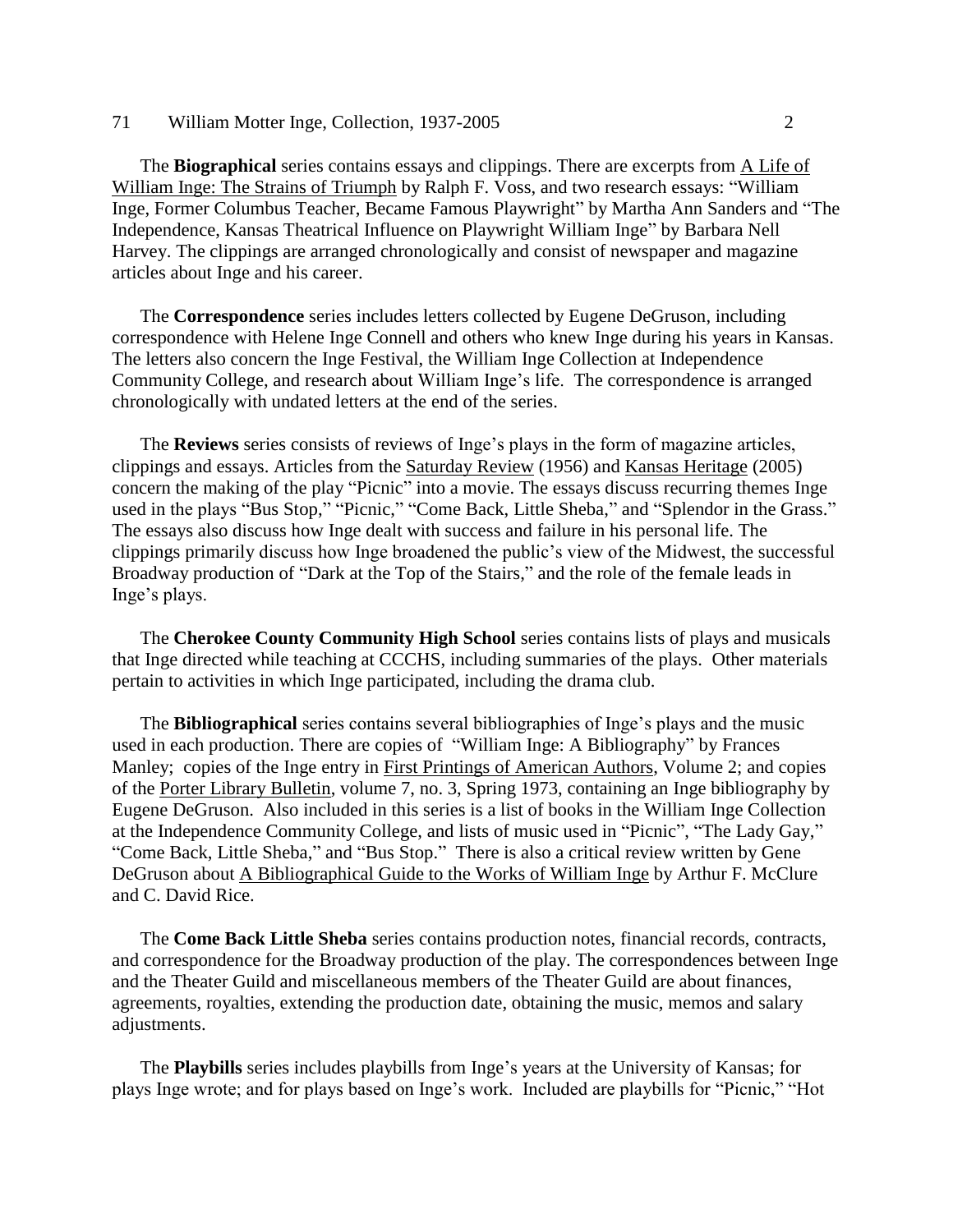71 William Motter Inge, Collection, 1937-2005 3

September," "Sheba," "The Dark at the Top of the Stairs," "Splendor in the Grass," and "Good Luck, Miss Wyckoff."

The **Photograph** series includes photos of Inge, a photographs of the original cast of "Splendor in the Grass," and a photograph of Inge's tombstone. Also included are photographs of sculptures of the human form attributed to Inge.

The **Writings** series includes photocopies of an introduction that Inge wrote for an art exhibit catalogue, William Theo Brown, and photocopies of Inge's script for "Don't Go Gentle."

The **Inge Festival** series consists of invitations and brochures for the festival; an itinerary for the festival with a review by Gene DeGruson; photographs from the 1997 festival; and clippings about the festival.

The **Inge Collection** series pertains to the collection held by Independence Community College in Independence, Kansas. The series includes grant forms; budgets; correspondence between Tom Snyder and Eugene DeGruson; a plan for classifying, sorting and collecting data on Inge; a research room layout including specifications for humidity and temperature; and a inventory of items in the collection.

# FOLDER LIST

# **Biographical Series**

- f. 1 Article by Barbara Nell Harvey (1969)
- f. 2 Article by Martha Ann Sanders (1975) Research notes and drafts are included
- f. 3 Excerpts from The Strains of Triumph: A Life of William Inge by Ralph Voss
- f. 4 Clippings, 1950 1975, undated

# **Correspondence Series**

f. 5 1974 – 1984, undated

# **Reviews Series**

- f. 6 Saturday Review (1956) and Kansas Heritage (2005)
- f. 7 Essays, 1973 1995, undated
- f. 8 Clippings, 1957 1980

# **Cherokee County Community High School Series**

- f. 9 Plays, 1937 1938
- f. 10 School activities and records, 1937 1938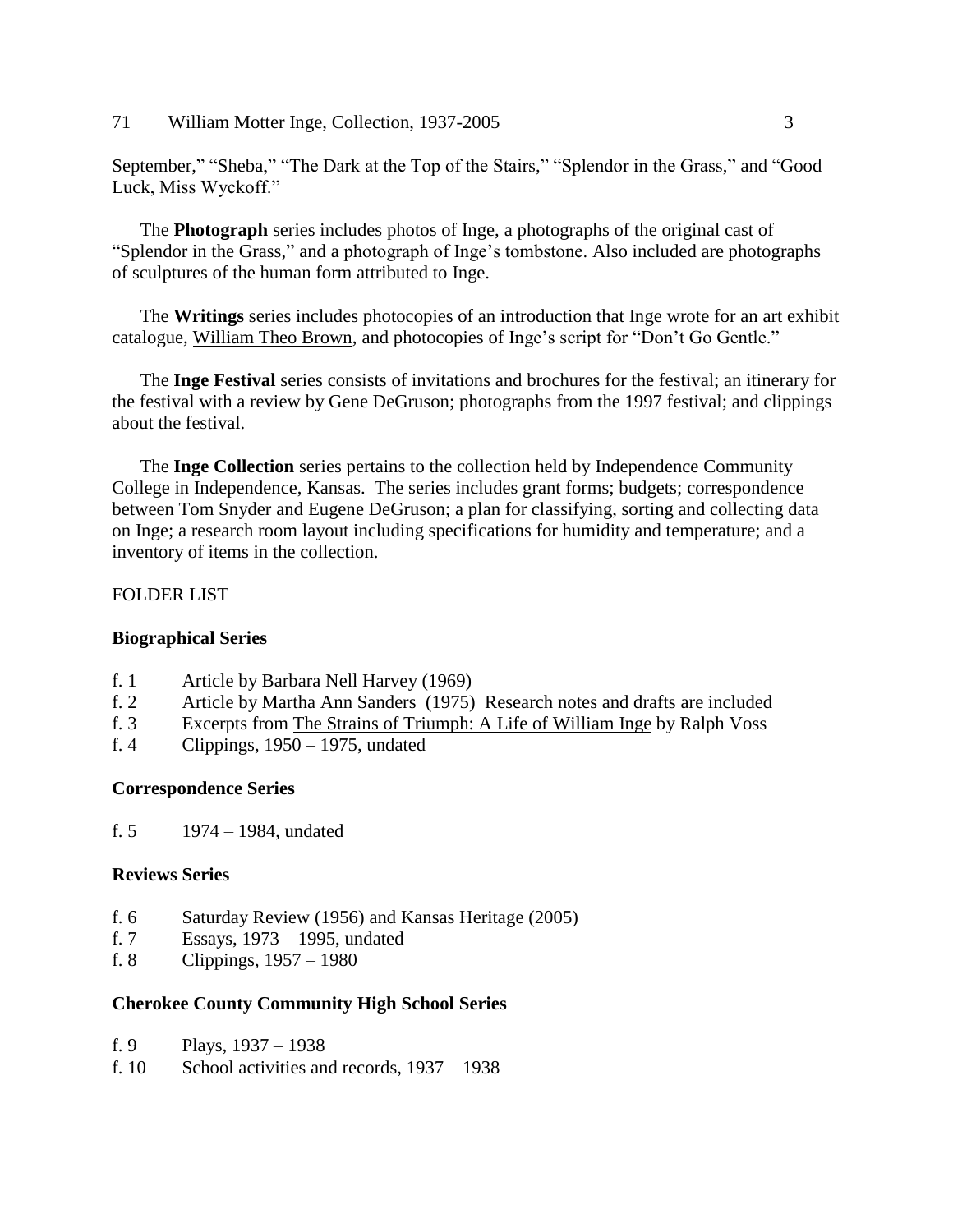71 William Motter Inge, Collection, 1937-2005 4

# **Bibliographical Series**

- f. 11 Frances Manley; First Printings; McClure; 1961 1996
- f. 12 Porter Library Bulletin, 1973

# **Come Back Little Sheba Series**

- f. 13 Miscellaneous notes
- f. 14 1949
- f. 15 1950
- f. 16 1950
- f.  $17 \quad 1950 1963$

#### **Playbills Series**

f. 18 1934 – 1980, undated

#### **Photograph Series**

- f. 19 Photographs of Inge; Cast for "Splendor in the Grass"; Inge's headstone
- f. 20 Photographs of sculptures

# **Writings Series**

- f. 21 Inge introduction for William Theo Brown catalogue
- f. 22-24 "Don't Go Gentle"

# **Inge Festival Series**

- f. 25 Programs, 1981 1986
- f. 26 Photographs, 1997
- f. 27 Clippings,  $1982 2010$

#### **Inge Collection Series**

f. 28Plans, 1979 – 1982 f. 29Invitations and clippings, 1981 – 1986

#### INDEX ENTRIES

| "Among us Girls"     | f. $2, 9, 10$ |
|----------------------|---------------|
| Anderson, Phyllisf.  | 12, 13, 15-17 |
| Booth, Shirley       | f. 13, 14, 16 |
| "Breakfast at Eight" | f. $2, 9, 10$ |